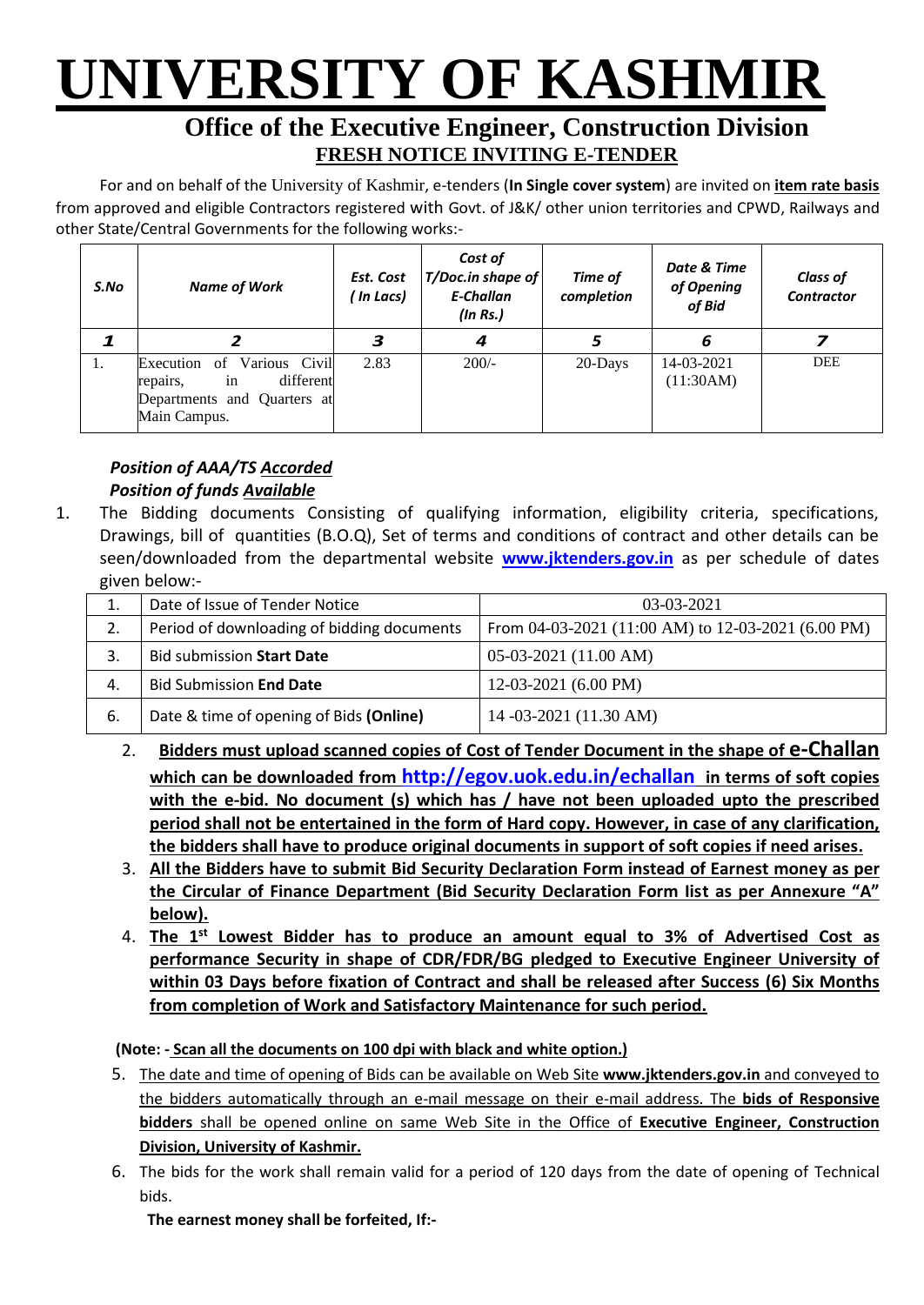- a. Any bidder/ tenderer withdraw his bid/ tender during the period of bid validity or make any modifications in the terms and conditions of the bid.
- b. Failure of Successful bidder to furnish the required performance security within the specified time limit.
- c. Failure of Successful bidder to execute the agreement within 28 days after fixation of contract.
- 7. Instruction to bidders regarding e-tendering process.
- 7.1. Bidders are advised to download bid submission manual from the "Downloads" option as well as from "Bidders Manual Kit" on website [www.jktenders.gov.into](http://www.pmgsytendersjk.gov.into/) acquaint bid submission process.
- 7.2. To participate in bidding process, bidders have to get 'Digital Signature Certificate (DSC)' as per Information Technology Act-2000. Bidders can get digital certificate from any approved Vendor.
- 7.3. The bidders have to submit their bids online in electronic format with digital Signature. No bid will be accepted in physical form.
- 6.4. Bids will be opened online as per time schedule mentioned in Para-1.
- 6.5 The Department will not be responsible for delay in online submission due to any reasons.
	- 8. Bidders are advised not to make any change in BOQ (Bill of Quantities) contents. In no case they should attempt to create similar BOQ manually. The BOQ downloaded should be used for filling the item rate inclusive of all taxes and it should be saved with the same name as it contains.
	- 9. Price escalation and Taxes:- The unit rates and prices shall be quoted by the bidder entirely in Indian Rupees and the rates quoted shall be deemed to include price escalation and all taxes including CGST and SGST up to completion of the work, unless otherwise specified. Deduction on account of taxes shall be made from the bills of the contractor on gross amount of the bill as per the rates prevailing at the time of recovery.
	- 10. Bidders are advised to use "My Documents" area in their user on e-Tendering portal to store such documents as are required.
- 11. In case of any specified project the relevant guidelines / standard bidding document shall be followed.
- 12. Instructions to Bidder (ITB)
- 12.1. All bidders shall upload the following information and documents along with qualification criteria / qualification information with their bids:-
- *a.* Copies of original documents defining constitution/ legal status, place of registration and principal place of Business with up to date renewal.
- 12.2. *Valid GSTIN Registration with latest clearance certificate/Acknowledgement receipt of GST return copy GST-3B and PAN Card.*
- 12.3. The bidder at his own responsibility and risk should visit and examine the site of work and its surroundings before submission of bid.
- 12.4. Non attendance of pre-bid meeting will not be cause of disqualification of the bidder.
- 12.5. All documents relating to the bid shall be in the English Language.
- 12.6. The Bidder shall have to use good quality approved materials at his own cost, no departmental supplies be made by the University
- 12.7. If the bidder does not quote rate for any item of the rate list/quantity schedule, cost of such item/ items shall be deemed to be part of the overall/total contract value. No rate shall be allowed for such item / items in the allotment of contract.
- 13. General Conditions of Contract:-
- 13.1. The date of start of the work shall be reckoned within one week from the date of issuance of LOI/Contract allotment as the case may be.
- 13.2. Penalty for delay in completion:-In case of delay in completion of work beyond stipulated period of completion, penalty of Rs. 2000/- per day but up to maximum of 10% of the total contract shall be imposed.
- 13.3. Time extension:-Suitable time extension shall be granted in case of increase in scope of work and in the event of delay beyond control of contractor to be determined by the department.
- 13.4. Advance Payments:-No mobilization advance/equipment advance shall be paid unless otherwise specified in the SBD.
- 13.5. Secured Advance:-No secured advance is admissible unless otherwise specified.
- 13.6. Retention Money: 10% shall be deducted from each running bill of the successful contractor which shall be released after virtual completion of work in all respects/when recommended.
- 13.7. Schedule of Payment:-The payment schedule shall be fixed after award of contract in favour of successful bidder, on the basis of availability of funds and value of work executed, shall be determined by the Engineer.
- 13.8. Amendment of bidding document:-Before the deadline for submission of bids the employer may modify the bidding documents by issuing Addenda.
- 13.9. The tender receiving authority reserves the right to accept or reject any tender or all tenders without assigning any reason thereof.
- 13.10. Restoration of work: On completion of contract the contractor shall be responsible to remove all un-used material and restore all work in its original position at his own cost.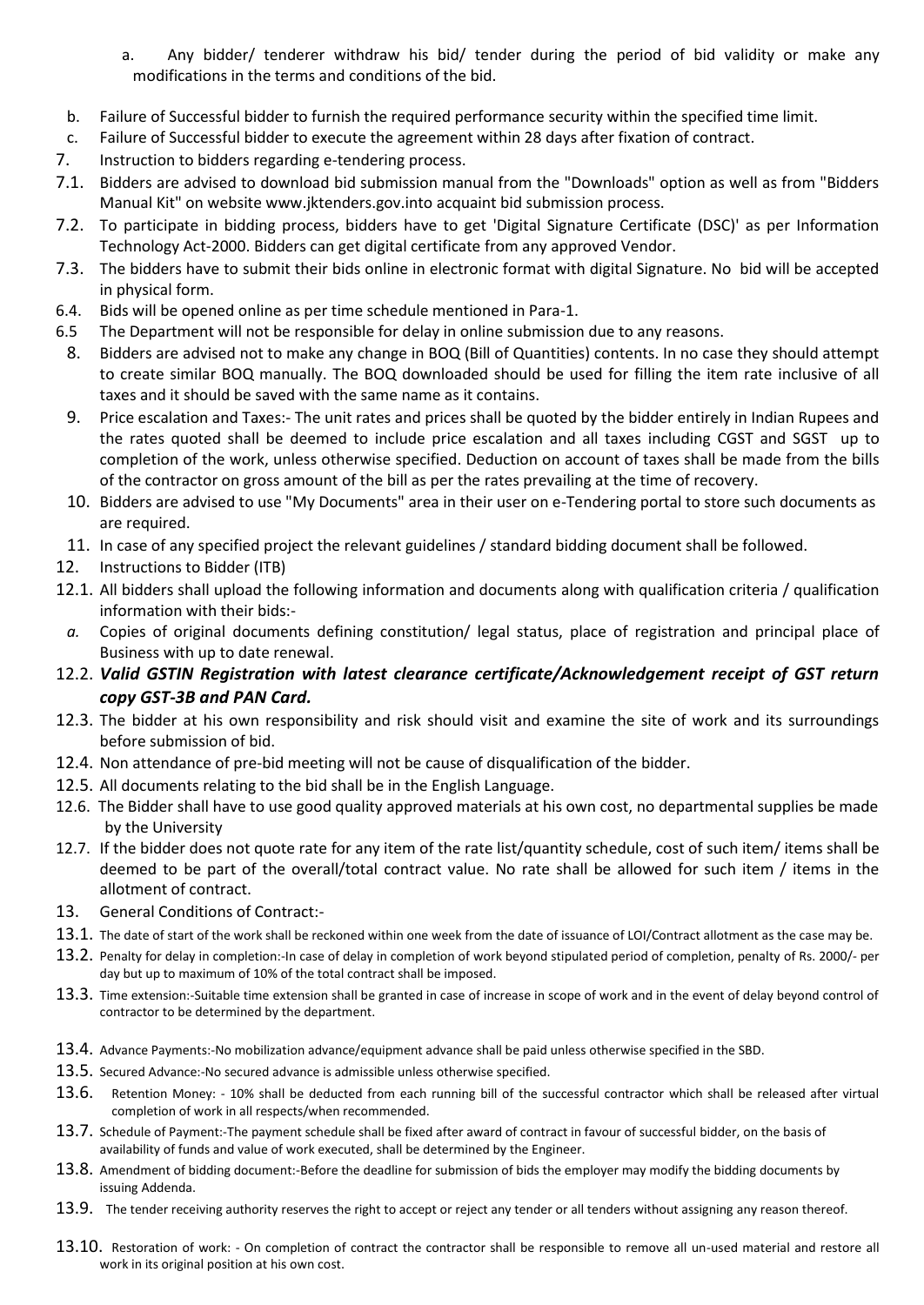- 13.11. Traffic regulations:-The contractor is bound to adhere to traffic regulations as is applicable from time to time and ensure arrangements of smooth regulation of traffic during execution of work.
- 13.12. Arbitration:- The arbitration shall be conducted in accordance with the arbitration procedure stated in the J&K conciliation and Arbitration Act No:-xxxv of 1997 issued vide SRO No:-403 vide Notification of J&K Govt., "Law Department" 11th December-1997.
- 13.13. Defective Liability period: The DLP shall be commenced from the date of certified completion of work and period shall be 6 months.
- 13.14. In case the agency fails to execute the work, the deposits in the shape of CDR and Additional performance guarantee shall be liable for

forfeiture besides initiating other punitive actions against the defaulter without serving any notice.

- 13.15. All Key Construction materialshall have to be strictly as per prescribed specifications and approval of the Engineer In-charge. The CDR shall be released after (6) six months from completion of the work and satisfactory maintenance for such period.
- 13.16. Failure on part of the contractor to fulfill his obligations of maintenance schedules shall result in forfeiture of the deposits held for this purpose as well as the CDR for this work.
- 13.17. Safety: The contractor shall be responsible for safety of all activities at site of work.
- 13.18. Discoveries: Anything of historical or other interest or of significant value unexpectedly discovered on the site shall be the property of University.
- 13.19. Tests:-The contractor shall be solely responsible for carrying out the mandatory tests required for the quality control at his own cost (if applicable).
- 13.20. Termination: The employer may terminate the contract if the contractor causes a fundamental breach of the contract.
- 13.21. Fundamental breach of contract will include:-
- **a.** Continuous stoppage of Work for a period of 30 days without authorization of Engineer in-charge.
- **b.** Contractor is declared bankrupt.
- **c.** Any evidence of involvement of contractor in corrupt practices.
- **d.** If the contractor indulges in willful disregard of the quality control measures put in place by the department.
- **e.** Contractor delays the completion of work beyond stipulated time of completion.
- **f.** Pursuant to the process of termination of defaulted contract, the employer reserves the right to invite fresh tender for the balance work at the risk and cost of defaulting contractor.
- **g.** If in case contractor failed to start /complete the work, within the stipulated time period, his CDR/Earnest Money shall be forfeited after termination of the contract. Besides, defaulting contractor shall be debarred from taking works in R&B Department at least for one year.

13.22. Major Labor Laws applicable to establishment engaged in building and other construction Work:-

- a. Workmen compensation act 1923.
- b. Payment of Gratuity Act 1972.
- c. Employees P.F. and Miscellaneous Provision Act 1952.
- d. Maternity Benefits Act 1951.
- e. Contract Labor (Regulation & Abolition) Act 1970.
- f. Minimum Wages Act 1948.
- g. Payment of Wages Act 1936.
- h. Equal remuneration Act 1979.
- i. Payment of bonus Act 1965.
- j. Industrial disputes Act 1947.
- k. Industrial employment standing orders Act 1946.
- l. Trade Union Act 1926.
- m. Child Labor (Prohibition & Regulation) Act 1986.
- n. Inter State Migrant workmen's (Regulation of employment & Conditions of service)Act 1979.
- o. The Building and other Construction workers (Regulation of employment and Condition of service) Act 1996 and the Census Act of 1996.
- p. Factories Act 1948.
- q. Compliance with Labor Regulation Laws of J&K State.
- 13.23. Specification/Quality Control: -All items of works shall confirm to specifications as per IRC/ MORTH/ NBO/ CPWD/ SSR/ Any other prescribed specifications and quantities may vary ± 10% to the estimated quantities.
- 13.24. Insurance:- Insurance cover to Labor / Machinery / Work / Plant material / Equipment by the contractor shall be mandatory.
- 13.25. Laws Governing the Contract:-The contract shall be governed by Laws of the land.
- 13.26. Court's Jurisdiction:-In case of any disputes/differences between contractor and Department the jurisdiction shall be J&K State.
- 13.27. Time Extension:
	- a. The work is to be completed within the time limit specified in the NIT and the time of completion will also increase / decrease in proportion with additional / deleted quantum of work depending upon the actual quantum of work.
	- b. Request for extension of time shall be made by the contractor in writing not later than fifteen days of happening of the event causing delay. The contractor shall also indicate in such a request the period for which extension is desired.
	- c. Abnormal /bad weather or Serious loss or damage by fire or Civil commotion, strike or lockout (other than among the labour engaged by the contractor) affecting any or the trades employed on the work, or Non availability of departmental stores. Any other cause which in the absolute discretion of the accepting authority is beyond the contractor's desire.
	- d. On contractor's representation based on the grounds as detailed above the time for completion of the work may be extended by a period considered reasonable by the Department.
- e. Extension of time shall be also admissible in the event of temporary suspension of work.
- 14. The tender / bid is liable to rejection if it does not fulfill the requirements as laid down in NIT.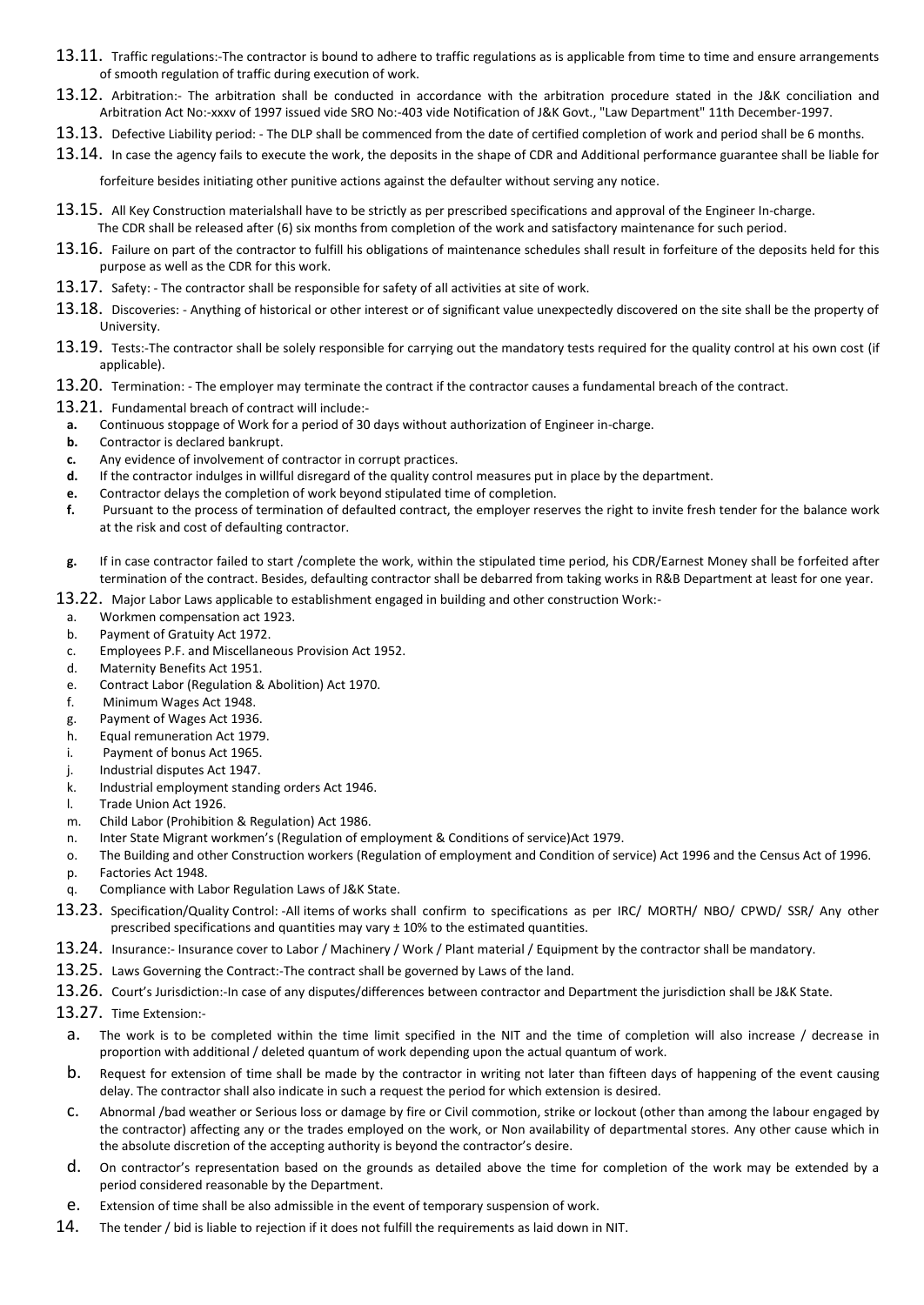Executive Engineer

NIT No: - F (E.Tend) (FRESH) (UCD) KU/ 55/20 DATED: -02-03-2021.

Copy to the: -

- 1. Director, IT & SS for information .He is requested to upload the main tender notice on the University Web site for wide publicity.
- 2. Deputy/Assistant Registrar (Accounts/Dev) for information.
- 3. P.S. to Registrar for information of the Registrar.
- 4. Head draftsman for information.
- 5. President J&K Constructional Contractors Association, Sheikh Bagh, Srinagar for information.
- 6. Notice board.
- 7. File